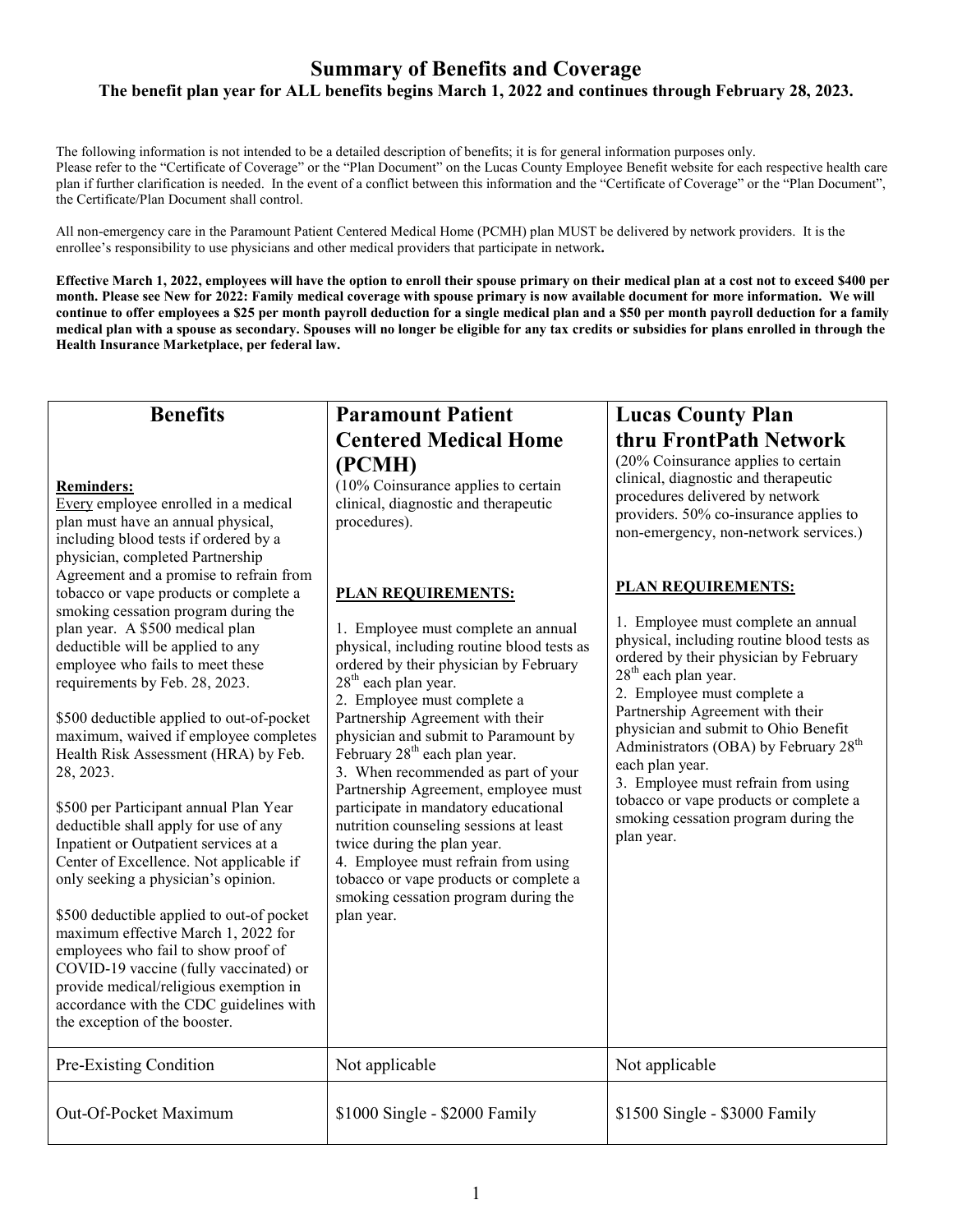**Certain Preventive Care will be covered in network at 100% with no co-pays. Preventive Care will include screenings, checkups, patient counseling to prevent illnesses, diseases or other health problems, including, but not limited to the following:** 

| Well Child Care               | 100% with no co-pay    | 100% with no co-pay |
|-------------------------------|------------------------|---------------------|
| Well Baby Care                | 100% with no co-pay    | 100% with no co-pay |
| Routine Pap                   | 100% with no co-pay    | 100% with no co-pay |
| Mammograms                    | 100% with no co-pay    | 100% with no co-pay |
| Prostate Exams                | 100% with no co-pay    | 100% with no co-pay |
| Immunizations                 | $100\%$ with no co-pay | 100% with no co-pay |
| Routine Preventive Services & | 100% with no co-pay    | 100% with no co-pay |
| Screenings                    |                        |                     |
| Diagnostic Testing            | 100% with no co-pay    | 100% with no co-pay |
| Certain Health Education      | 100% with no co-pay    | 100% with no co-pay |
| Hearing Exam                  | 100% with no co-pay    | 100% with no co-pay |

| The following benefits are subject to co-payments and/or co-insurance. |                                                                                                                                                                                                                                                                                                                                          |                                                                                                                                                                                                                                                                                                                                                                          |
|------------------------------------------------------------------------|------------------------------------------------------------------------------------------------------------------------------------------------------------------------------------------------------------------------------------------------------------------------------------------------------------------------------------------|--------------------------------------------------------------------------------------------------------------------------------------------------------------------------------------------------------------------------------------------------------------------------------------------------------------------------------------------------------------------------|
| <b>Benefits</b>                                                        | <b>Paramount Patient</b><br><b>Centered Medical Home</b><br>(PCMH)                                                                                                                                                                                                                                                                       | <b>Lucas County Plan</b><br>thru the FrontPath<br><b>Network</b>                                                                                                                                                                                                                                                                                                         |
| Office Visits for (non-preventive)<br><b>Medical Problems</b>          | \$10 co-pay for office visit only with<br>Pediatrician or PCP or IM. Remainder<br>paid at 90%/10%.                                                                                                                                                                                                                                       | \$10 co-pay for general practitioner office<br>visit only. Remainder paid at 80%/20%.                                                                                                                                                                                                                                                                                    |
| Specialist Visit                                                       | \$15 co-pay for office visit only.<br>Remainder paid at 90%/10%.                                                                                                                                                                                                                                                                         | \$15 co-pay for office visit only.<br>Remainder paid at 80%/20%.                                                                                                                                                                                                                                                                                                         |
| OB/GYN (other than for routine<br>preventive services)                 | \$15 co-pay per visit with a plan<br>physician. Remainder paid at 90%/10%.                                                                                                                                                                                                                                                               | \$10 co-pay for office visit only.<br>Remainder paid at 80%20%.                                                                                                                                                                                                                                                                                                          |
| <b>Maternity Care</b>                                                  | \$15 co-pay for initial visit. Prenatal<br>office exams covered in full. Hospital<br>delivery and ancillary services paid at<br>90%/10%.                                                                                                                                                                                                 | \$10 co-pay for initial visit.<br>Prenatal/Postnatal office exams covered<br>in full. Hospital delivery and ancillary<br>services paid at<br>80%/20%.                                                                                                                                                                                                                    |
| <b>Allergy Treatment</b>                                               | \$10 co-pay if performed by PCP, \$15 co-<br>pay if performed by a Specialist. (\$25 co-<br>pay per testing session).                                                                                                                                                                                                                    | Testing: Plan pays 80% up to \$1000.<br>Injection: Employee pays 20%.                                                                                                                                                                                                                                                                                                    |
| Infertility Diagnosis & Testing                                        | 10% coinsurance for diagnosis $&$ testing<br>for infertility. \$10 co-pay for PCP office<br>visits, \$15 co-pay for Specialist's visits.<br>Exclusions include but are not limited to:<br>sterilization reversal, reproductive<br>technologies such as IVF, GIFT, ZIFT,<br>embryo transplant svcs, self-injectable<br>infertility drugs. | Employee pays 20% of diagnosis and<br>testing.<br>Excludes all reproductive technologies.<br>\$10 co-pay for PCP office visits, \$15 co-<br>pay for Specialist's visits. Exclusions<br>include but are not limited to:<br>sterilization reversal, reproductive<br>technologies such as IVF, GIFT, ZIFT,<br>embryo transplant svcs, self-injectable<br>infertility drugs. |
| Sterilization Services, Vasectomy,<br>Tubiligation                     | Paid at 90%/10%.                                                                                                                                                                                                                                                                                                                         | Paid at 80%/20%.                                                                                                                                                                                                                                                                                                                                                         |
| Vision Exams/Hardware                                                  | Vision-\$15 co-pay for one routine vision<br>exam every plan year. No PCP referral<br>required. \$100 reimbursement every 24<br>months toward frames, lenses, additional<br>exam or contact lenses, with a paid<br>receipt.                                                                                                              | Vision - \$15 co-pay for one routine vision<br>exam every plan year up to reasonable $\&$<br>customary. No referral required. \$100<br>reimbursement every 24 months for<br>frames, lenses or contact lenses, or<br>additional exam with a paid receipt.                                                                                                                 |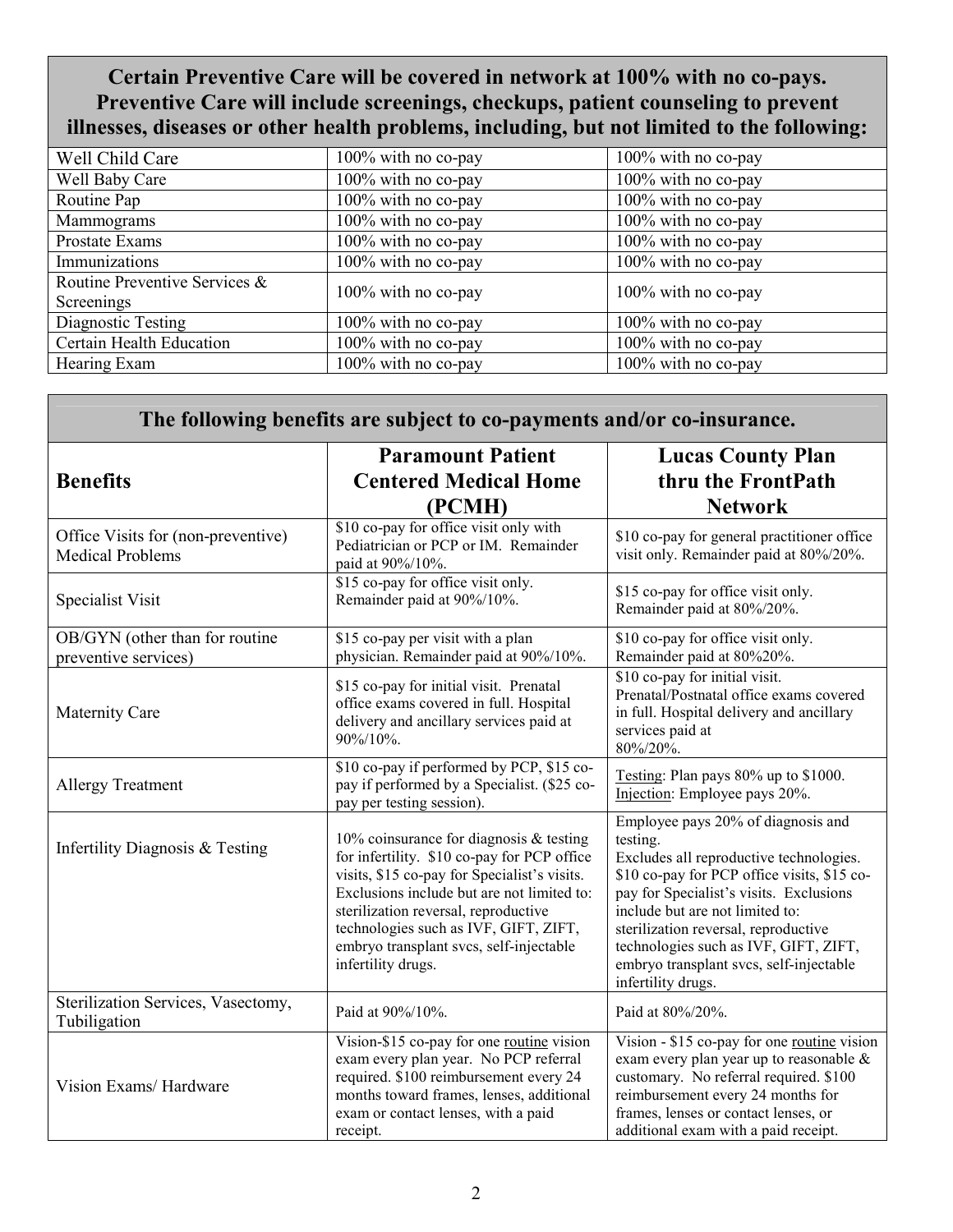|                                                                                        | <b>Paramount Patient</b>                                                                                                                                                                                                                                                                                                                                                                  | <b>Lucas County Plan</b>                                                                                                                                                                                                                                                                                                                                                                           |
|----------------------------------------------------------------------------------------|-------------------------------------------------------------------------------------------------------------------------------------------------------------------------------------------------------------------------------------------------------------------------------------------------------------------------------------------------------------------------------------------|----------------------------------------------------------------------------------------------------------------------------------------------------------------------------------------------------------------------------------------------------------------------------------------------------------------------------------------------------------------------------------------------------|
| <b>Benefits</b>                                                                        | <b>Centered Medical Home</b>                                                                                                                                                                                                                                                                                                                                                              | thru the FrontPath                                                                                                                                                                                                                                                                                                                                                                                 |
|                                                                                        | (PCMH)                                                                                                                                                                                                                                                                                                                                                                                    | <b>Network</b>                                                                                                                                                                                                                                                                                                                                                                                     |
| Renal Dialysis                                                                         | Paid at 90%/10%.<br>Requires prior authorization. (Must enroll in<br>Medicare Part A & B if eligible.)                                                                                                                                                                                                                                                                                    | Paid at 80%/20%. Requires prior<br>authorization.<br>(Must enroll in Medicare Part A & B if eligible.)                                                                                                                                                                                                                                                                                             |
| Cardiac Rehabilitation                                                                 | Paid at 90%/10%. Phase III and IV may<br>be paid at 100% through the Lucas<br>County Wellness Program.                                                                                                                                                                                                                                                                                    | Paid at 80%/20%. Phase III and IV may<br>be paid at 100% through the Lucas<br>County Wellness Program.                                                                                                                                                                                                                                                                                             |
| <b>Outpatient Surgery</b>                                                              | Paid at 90%/10%. Requires prior<br>authorization.                                                                                                                                                                                                                                                                                                                                         | Paid at 80%/20%. Requires prior<br>authorization.                                                                                                                                                                                                                                                                                                                                                  |
| Ambulance                                                                              | Air/Ground - 10% coinsurance applies to<br>emergency transportation.                                                                                                                                                                                                                                                                                                                      | Air/Ground - 20% coinsurance applies to<br>emergency transportation.                                                                                                                                                                                                                                                                                                                               |
| Emergency Accident Care, Urgent<br><b>Care Centers</b>                                 | Emergency Room - \$200 co-pay, waived<br>if admitted within 24 hours. If admitted,<br>10% coinsurance Any covered member<br>who first accesses care through their<br>physician/specialist, an urgent care<br>facility or ProMedica OnDemand<br>TeleMed Services and is directed to the<br>emergency room, may appeal the<br>additional \$100 co-payment and reduce<br>ER co-pay to \$100. | Emergency Room - \$200 co-pay, waived<br>if admitted within 48 hours. If admitted,<br>20% coinsurance applies. Any covered<br>member who first accesses care through<br>their physician/specialist, an urgent care<br>facility or ProMedica OnDemand<br>TeleMed Services and is directed to the<br>emergency room, may appeal the<br>additional \$100 co-payment and reduce<br>ER co-pay to \$100. |
|                                                                                        | Urgent Care-\$15 co-pay, waived if<br>admitted. If admitted 10% coinsurance<br>applies.                                                                                                                                                                                                                                                                                                   | Urgent Care- \$15 co-pay per visit. If<br>admitted 20% coinsurance applies.                                                                                                                                                                                                                                                                                                                        |
| Mental Health (Outpatient)                                                             | \$15 co-pay for office visit only.<br>Additional services paid at 90%.                                                                                                                                                                                                                                                                                                                    | \$15 co-pay for office visit only.<br>Additional services paid at 80%.                                                                                                                                                                                                                                                                                                                             |
| Mental Health<br>(Inpatient)                                                           | Paid at 90%/10%. Requires prior<br>authorization                                                                                                                                                                                                                                                                                                                                          | Paid at 80%/20%. Requires prior<br>authorization                                                                                                                                                                                                                                                                                                                                                   |
| Outpatient Chemical Dependency,<br><b>Substance Abuse</b>                              | \$15 Co-pay per visit                                                                                                                                                                                                                                                                                                                                                                     | \$15 Co-pay per visit                                                                                                                                                                                                                                                                                                                                                                              |
| Home Health Care                                                                       | Paid at 90%/10%. Requires prior<br>authorization.                                                                                                                                                                                                                                                                                                                                         | Paid at 80%/20%. Requires prior<br>authorization.                                                                                                                                                                                                                                                                                                                                                  |
| Hospice Care                                                                           | Paid at 90%/10%. Requires prior<br>authorization. Bereavement counseling<br>limited to 2 visits.                                                                                                                                                                                                                                                                                          | Paid at 80%/20%. Requires prior<br>authorization. Bereavement counseling<br>limited to 2 visits.                                                                                                                                                                                                                                                                                                   |
| Chiropractic                                                                           | \$20 Co-pay per visit.                                                                                                                                                                                                                                                                                                                                                                    | Neuro/Muscular Manipulations - Plan<br>pays 80%.                                                                                                                                                                                                                                                                                                                                                   |
| Room, Board & Ancillary Services in<br>Semiprivate, Intensive Care or<br>Coronary Unit | Paid at 90%/10%.<br>Requires prior authorization.                                                                                                                                                                                                                                                                                                                                         | Paid at 80%/20%.<br>Requires prior authorization.                                                                                                                                                                                                                                                                                                                                                  |
| Detoxification for Alcohol/Substance<br>Abuse & Rehabilitation                         | Paid at 90%/10% for Detox.<br>Requires prior authorization.                                                                                                                                                                                                                                                                                                                               | Paid at 80%/20% for Detox.<br>Requires prior authorization.                                                                                                                                                                                                                                                                                                                                        |
| Inpatient, Chemical Dependency/Sub-<br>stance Abuse                                    | Paid at 90%/10%.<br>Requires prior authorization.                                                                                                                                                                                                                                                                                                                                         | Paid at 80%/20%.<br>Requires prior authorization.                                                                                                                                                                                                                                                                                                                                                  |
| Physical/Occupational & Speech<br>Therapy                                              | \$25 Co-pay per visit. Limited to 30 visits<br>per Plan Year for each service. Provided<br>in an Outpatient setting or Specialist's<br>Office.                                                                                                                                                                                                                                            | Employee pays 20%. Limited to 20 visits<br>per Plan Year for each service.<br>Additional visits with prior authorization.<br>Provided in an Outpatient setting or<br>Specialist's Office.                                                                                                                                                                                                          |
| Physician Services in the Hospital,<br>Includes Surgery & Anesthesia                   | Paid at 90%/10%.                                                                                                                                                                                                                                                                                                                                                                          | Paid at 80%/20%                                                                                                                                                                                                                                                                                                                                                                                    |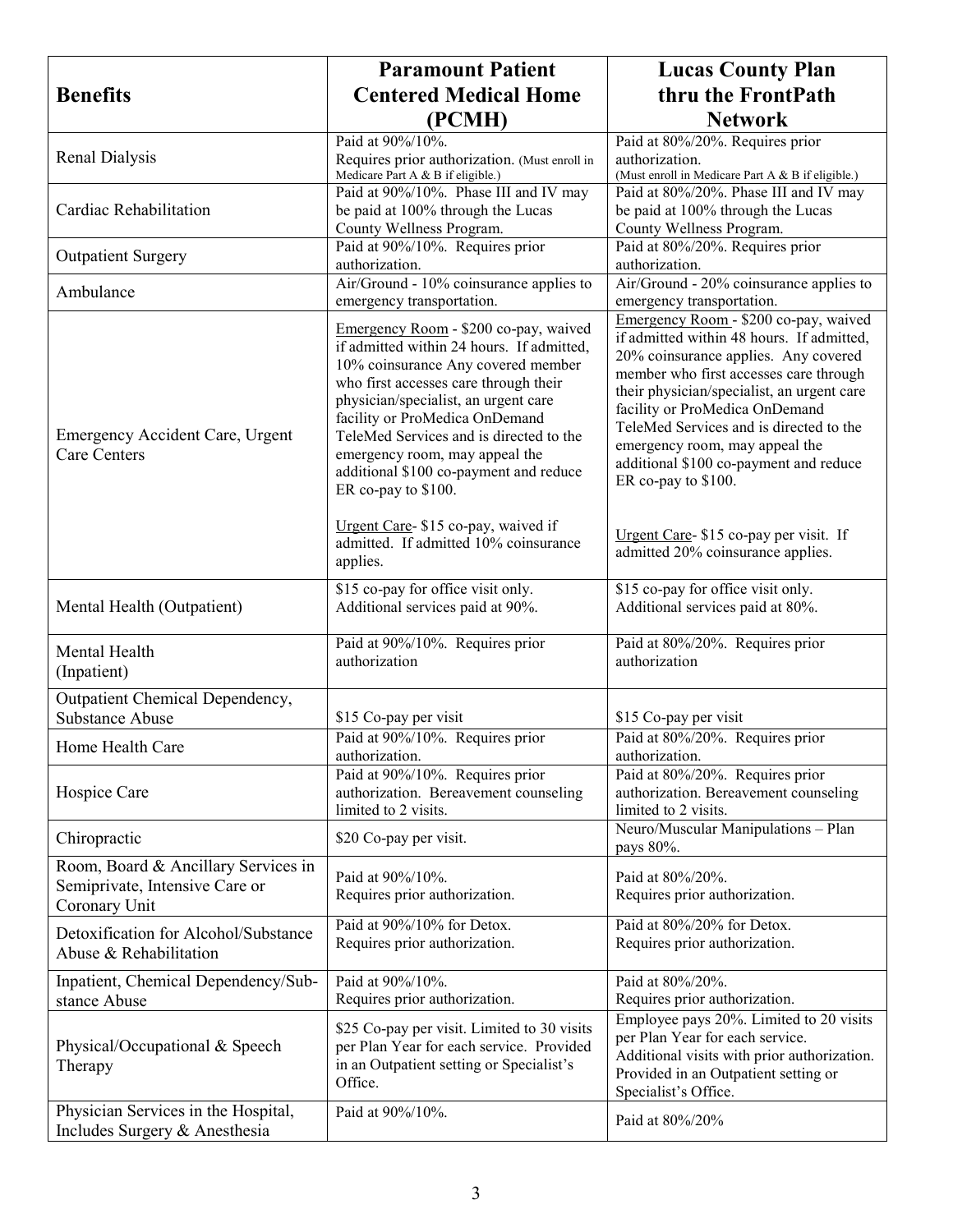|                                               | <b>Paramount Patient</b>                                                                                                            | <b>Lucas County Plan</b>                                                              |
|-----------------------------------------------|-------------------------------------------------------------------------------------------------------------------------------------|---------------------------------------------------------------------------------------|
| <b>Benefits</b>                               | <b>Centered Medical Home</b>                                                                                                        | thru the FrontPath                                                                    |
|                                               | (PCMH)                                                                                                                              | <b>Network</b>                                                                        |
|                                               | Paid at 90%/10%, up to a maximum of                                                                                                 | Paid at 80%/20%, up to a maximum of                                                   |
| <b>Skilled Nursing Facility</b>               | 100 days per Member. Requires prior                                                                                                 | 100 days per Member. Requires prior                                                   |
|                                               | authorization.                                                                                                                      | authorization.                                                                        |
|                                               | Employee pays 10%. Requires prior                                                                                                   | Employee pays 20%. Requires prior                                                     |
| Durable Medical Equipment                     | authorization for items over \$1,500.                                                                                               | authorization for items over \$1,500.                                                 |
|                                               | Subject to Medicare Part B guidelines.                                                                                              | Subject to Medicare Part B guidelines.                                                |
| <b>Prescription Drugs</b>                     | All medications in excess of \$500 require<br>prior authorization.                                                                  | All medications in excess of \$500 require<br>prior authorization.                    |
|                                               | Other Designated Services Requiring Prior Authorization: All inpatient hospitalizations, all biopsies, all genetic testing, skilled |                                                                                       |
|                                               | nursing facility stays, outpatient surgeries (not performed at physician's office), chemotherapy/infusion therapy, renal dialysis,  |                                                                                       |
|                                               | radiation therapy, human organ transplant evaluation and transplantation, home health services, hyperbaric oxygen treatment,        |                                                                                       |
|                                               | respiratory therapy prior to first visit, durable medical equipment (\$1,500 purchase or rental), hospice care and blepheroplasty.  |                                                                                       |
|                                               | <b>Paramount Patient</b>                                                                                                            | <b>Lucas County Plan</b>                                                              |
| <b>Benefits</b>                               | <b>Centered Medical Home</b>                                                                                                        | thru the FrontPath                                                                    |
|                                               | (PCMH)                                                                                                                              | <b>Network</b>                                                                        |
| Hospitals                                     | Toledo Hospital, Toledo Children's,                                                                                                 | Toledo Hospital, Toledo Children's,                                                   |
| (Toledo area only listed. For                 | Flower, Bay Park, UT Medical Center,                                                                                                | Flower, UT Medical Center, St. Charles,                                               |
| complete listing of all in-network            | Fulton County Health Center, Wood                                                                                                   | St. Vincent's Mercy, Mercy Children's,                                                |
| hospitals, please refer to appropriate        | County Hospital                                                                                                                     | Wood County, McLaren St. Luke's                                                       |
| provider directory or website).               |                                                                                                                                     | Hospital, Bay Park, St. Anne Mercy, &                                                 |
|                                               |                                                                                                                                     | Fulton County Health Center                                                           |
| <b>Prescription Drug Coverage</b>             | Through the Lucas County Prescription<br>Drug Plan.                                                                                 | Through the Lucas County Prescription<br>Drug Plan.                                   |
| *All medications in excess of \$500           |                                                                                                                                     |                                                                                       |
| require prior authorization                   | <b>Benefit level for Non-Drug Use Review</b>                                                                                        | <b>Benefit level for Non-Drug Use Review</b>                                          |
|                                               | Participants:                                                                                                                       | Participants:                                                                         |
| *Any specialty medication costing in          | TIER I: 20% co-pay for generic                                                                                                      | TIER I: 20% co-pay for generic                                                        |
| excess of \$1,500 per script will be          | medication, with a minimum \$5 per script<br>and a maximum of \$20 per script up to a                                               | medication, with a minimum \$5 per script<br>and a maximum of \$20 per script up to a |
| subject to medical management                 | 30-day supply retail.                                                                                                               | 30-day supply retail.                                                                 |
| review and may be redirected for              | TIER II: 20% co-pay with a minimum                                                                                                  | TIER II: 20% co-pay with a minimum                                                    |
| dispensing only through a specifically        | \$40 per script and a maximum \$100 per                                                                                             | \$40 per script and a maximum \$100 per                                               |
| selected specialty pharmacy.                  | script for brand name medication up to a                                                                                            | script for brand name medication up to a                                              |
|                                               | 30-day supply retail.                                                                                                               | 30-day supply retail.                                                                 |
|                                               | TIER III: 20% or \$40 (whichever is<br>greater) co-pay with no cap up to a 30-                                                      | TIER III: 20% or \$40 (whichever is<br>greater) co-pay with no cap up to a 30-        |
| *Mail order provides up to a 90-day           | day supply retail.                                                                                                                  | day supply retail.                                                                    |
| supply for Tiers I & II, with a <b>90-day</b> |                                                                                                                                     |                                                                                       |
| supply co-pay, and a 30-day supply            | <b>Benefit Level for Drug Use Review</b>                                                                                            | <b>Benefit Level for Drug Use Review</b>                                              |
| of Tier III medications.                      | <b>Participants:</b> Tier I: Generic $-20\%$ up to                                                                                  | <b>Participants:</b> Tier I: Generic $-20\%$ up to                                    |
|                                               | \$8 (up to a 90-day supply); Tier II:                                                                                               | \$8 (up to a 90-day supply); Tier II:                                                 |
|                                               | Brand-\$25 (up to 90- day supply); Tier<br>III: 20% of the cost or \$40 whichever is                                                | Brand-\$25 (up to 90- day supply); Tier<br>III: 20% of the cost or \$40 whichever is  |
|                                               | greater- no cap (up to 30-day supply).                                                                                              | greater- no cap (up to 30-day supply).                                                |
|                                               | Max. \$350 out of pocket co-pay on Tier                                                                                             | Max. \$350 out of pocket co-pay on Tier                                               |
|                                               | II with enrollment in and compliance with                                                                                           | II with enrollment in and compliance with                                             |
|                                               | Lucas County Prescription Drug Use                                                                                                  | Lucas County Prescription Drug Use                                                    |
|                                               | Review Program. Max \$500 out of                                                                                                    | Review Program. Max \$500 out of                                                      |
|                                               | pocket co-pay on Tier III with enrollment<br>in and compliance with the Lucas County                                                | pocket co-pay on Tier III with enrollment<br>in and compliance with the Lucas County  |
|                                               | Prescription Drug Use Review Program.                                                                                               | Prescription Drug Use Review Program.                                                 |
|                                               | All Brand Name Proton Pump Inhibitors                                                                                               | All Brand Name Proton Pump Inhibitors                                                 |
|                                               | are excluded from coverage.                                                                                                         | are excluded from coverage.                                                           |
|                                               | Step Therapy continues to apply.                                                                                                    | Step Therapy continues to apply.                                                      |